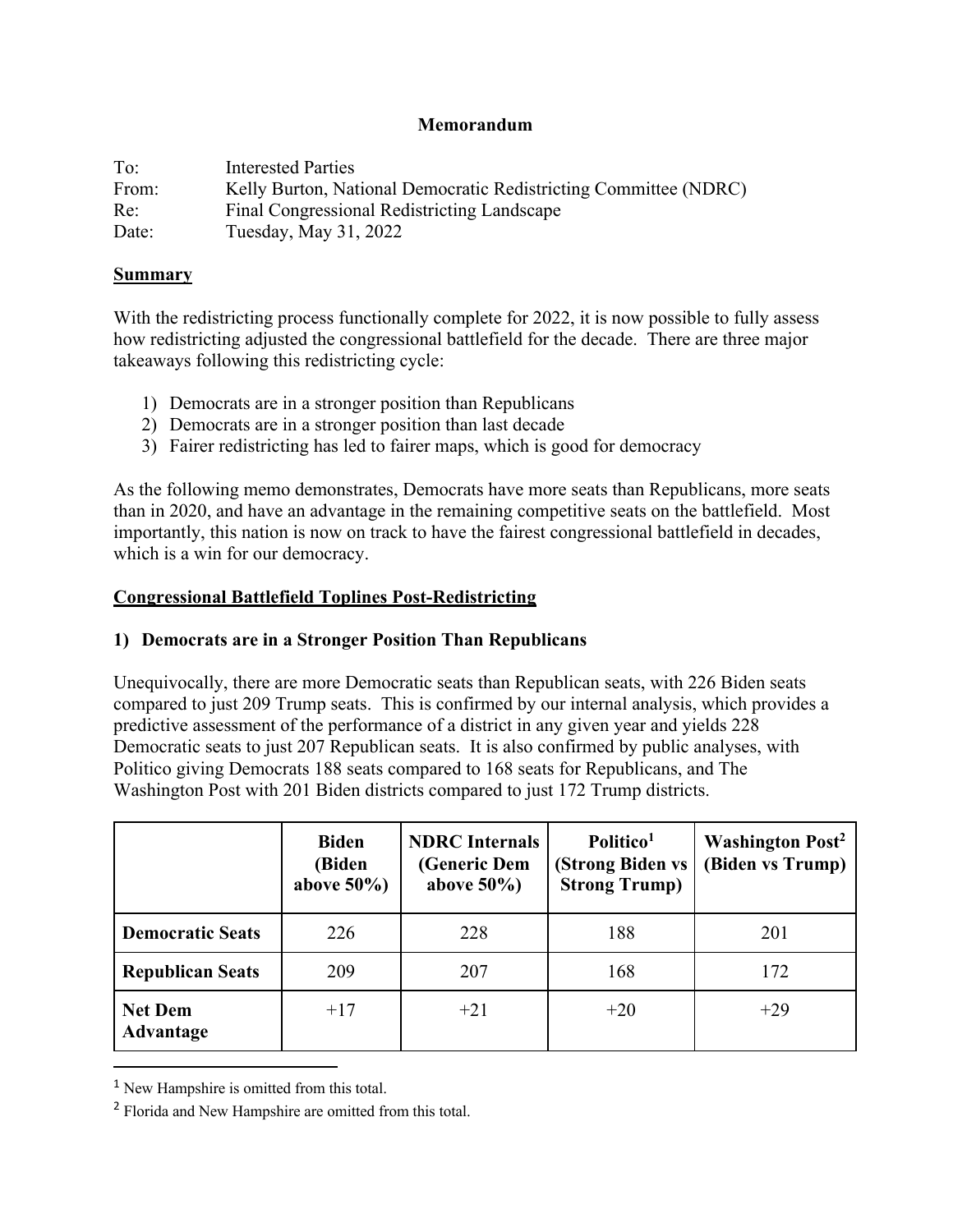Democrats maintain this advantage when the competitive seats are included, as well. Using a neutral range of 48% - 52% to define competitiveness, there are 215 seats where Biden received more than 52%, 196 seats under 48%, and 24 seats in the competitive range. Our internal analysis backs that up – with a generic Democrat receiving 52% or higher in 208 seats, compared to just 196 seats where the Democrat would receive 48% or less, and 31 seats in the competitive range. Within both metrics, the competitive districts are nearly perfectly divided between the two parties.

|                         | <b>Biden</b><br>(Biden above 52%) | <b>NDRC</b> Internals<br>(Generic Dem above 52%) |
|-------------------------|-----------------------------------|--------------------------------------------------|
| <b>Democratic Seats</b> | 215                               | 208                                              |
| <b>Republican Seats</b> | 196                               | 196                                              |

# **2) Democrats are in a Stronger Position Now Than Last Decade**

There are now 228 seats where a generic Democrat will receive more than 50% of the vote, which is 3 more than the 2020 map and 10 more than the House majority.

|                                                       | <b>Pre-Redistricting (2020)</b> | <b>Post-Redistricting</b> | <b>Net Change</b> |
|-------------------------------------------------------|---------------------------------|---------------------------|-------------------|
| <b>NDRC</b> Internals<br>(Dem above $50\%$ )          | 225                             | 228                       | $+3$              |
| <b>Biden 2020</b><br>Performance<br>(Biden above 50%) | 225                             | 226                       | $+1$              |

Additionally, there has been a drastic reduction in the popular vote margin likely needed to win the House. A decade ago, Democrats had to win the congressional popular vote by as much as 8% to have a shot at the majority. In 2022, that percentage is projected to be closer to 2% - 2.5%, a marked improvement over the last decade, and much closer to a fair outcome for the voters.

In 2012, Democrats won the congressional popular vote by 1.2% but fell 17 seats short of the majority because of Republican gerrymandering. In 2018, Democrats won the congressional popular vote by 8.8% yet only netted an 18-seat majority in the House. In 2020, a 3.2% win in the congressional popular vote resulted in a five-seat majority. For the next decade, Democrats are poised to be able to compete for the majority with a popular vote margin as low as 2.1%.